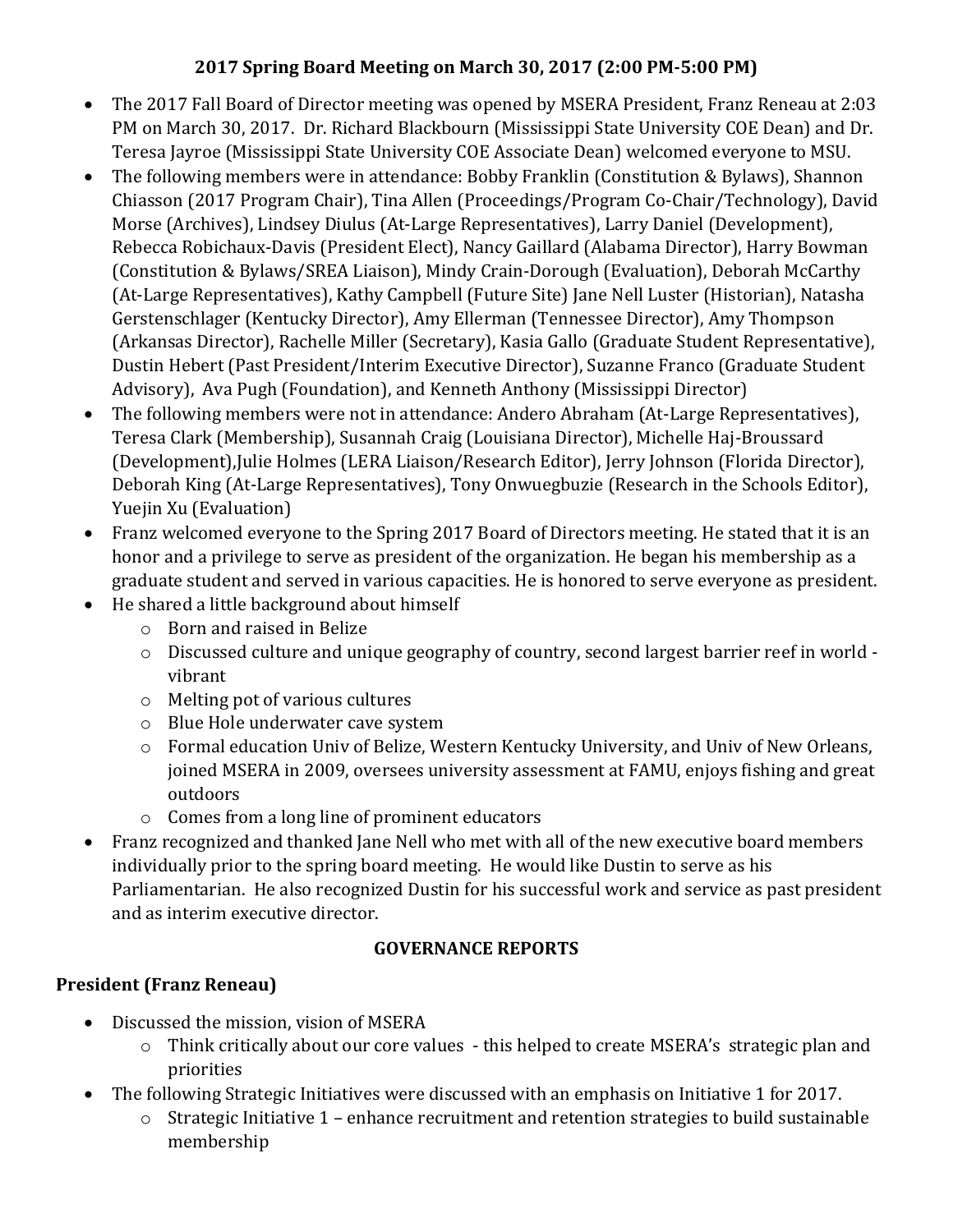- o Strategic Initiative 2 improve the effectiveness of the operations and procedures of the association
- o Strategic Initiative 3 improve membership quality of experience with annual conference
- o Strategic Initiative 4 improve quality and impact of research within member states
- Current status of the organization
	- o Bank balance of \$6,221.81 as of Feb 28, 2017
	- o Individual membership 27 as of Feb 28, 2017
	- o Institutional Membership 3
- Progress since Jan 1, 2017
	- o Appointed the following Ad Hoc Committees
		- Executive Director
	- o Explored proposal management systems President, Executive Director, Past Program Chair, and Present Program Chair
	- o Embarked on initiative to raise funds for MSERA 2017 meeting through sponsorship
	- o Secured funding–\$3,000 from LiveText, Mississippi State will pay for MSERA President's Reception, \$3,000 from Qualtrics (in progress)
	- o Franz asked members to secure funding from external organizations to draw more potential members and attendees to our conference
	- $\circ$  Completed 2<sup>nd</sup> workshop for newly elected officers
	- o Executive Committee Orientation conducted by Jane Nell Luster
	- o Committee appointments were assigned
- 2017 State Directors' Charge
	- o Promote the annual meeting within your state (aligned with SI1)
	- o Work with Development Committee co-chair to secure at least 2 institutional memberships from your state (aligned with SI1)
	- o Recruit at least 10 new members from your state to the association, at-large directors should try to recruit at least 3
- Potential Impact to 2017 membership 70 new members recruited by state directors, 12 new members recruited by at-large directors. This would be a total of 82 new members.
	- o Average membership over the last three years (n=220). We could potentially increase membership by 37%
	- o Total potential economic impact \$14,990
- Franz emphasized that we need to figure out how we can get new members to the organization

# **Interim Executive Director (Dustin Hebert)**

- Foundation money the association dispersed the Research in Progress (RIP) checks for the 2016 fall conference because the foundation did not have access to the funds after Cliff's passing. The donation money that foundation members paid were used for this award.
- Recognition of Cliff Hofwolt-Dustin packaged up Cliff's plague, included a letter for his service, and shipped to Mary Hofwolt. His name would also be included on the Leadership Directory on the website, acknowledged Vanderbilt's in kind contributions to the association
- Following the 2016 fall annual meeting, Randy and Dustin went to Regions bank in Mobile, AL and added Franz and Rebecca (President Elect) for signatory access.
- Regarding institutional memberships currently 3. They are now recognized on the website. The website also includes institutional recruitment forms and invoices.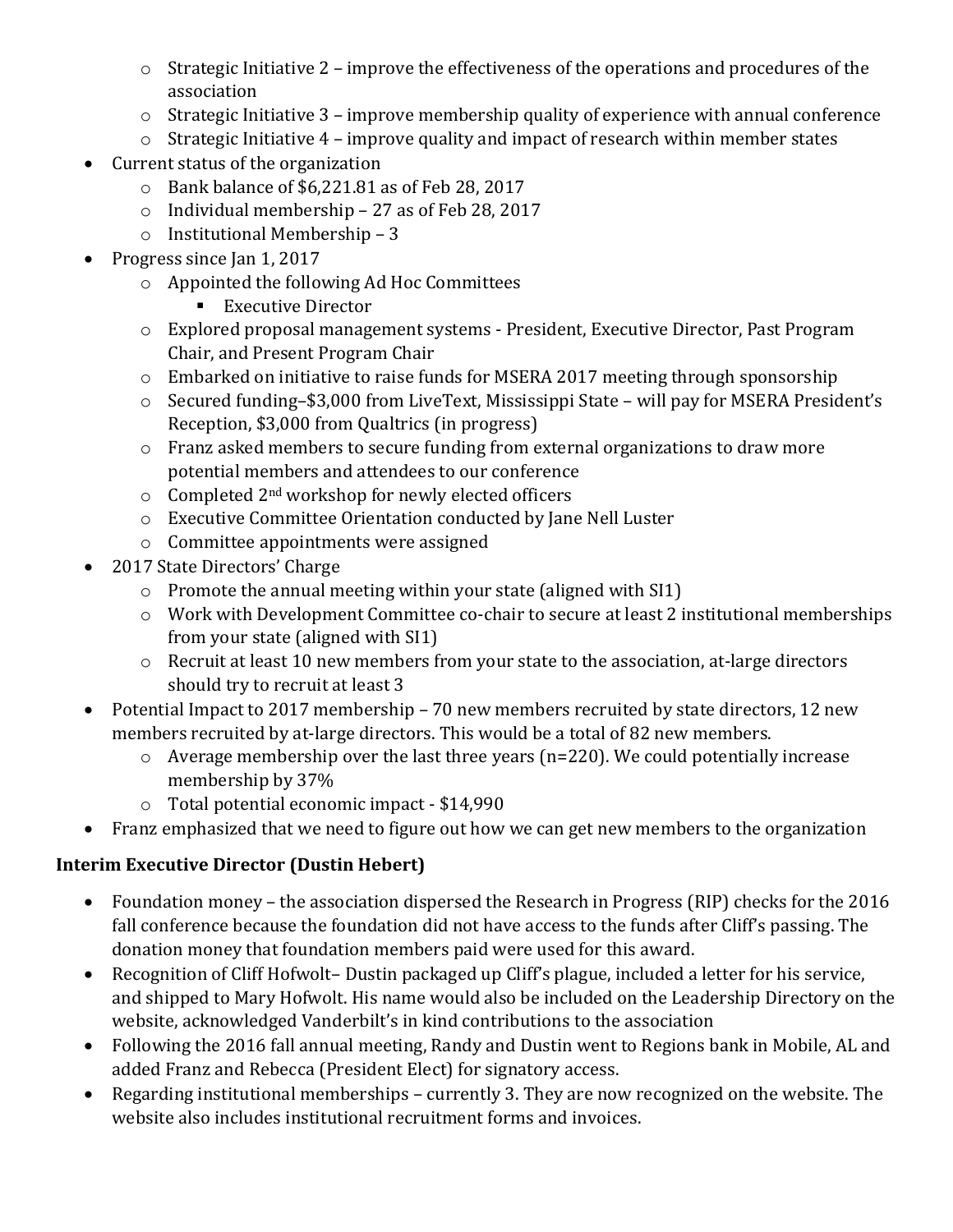- 2016 Financial Recap Dustin recapped as accurately as he could since some of these expenses were made prior to Cliff's passing and does not have all information available for these transactions
- Gross Proceeds for 2016 \$28,291.00, Expenditures \$27,384.38, Net Proceeds \$906.62
- 3 Year Comparison of Ending Balances
	- o (2015) \$4,712.16, (2016) \$6,929.22, (2017) \$6,661.81
- Discussed trends in MSERA Membership by State from 2015-2017
- Allotted budget for 2016 Spring Board Meeting \$1,800; Total expenses \$1,556.93; Under budget by \$243.07

### **Budget Review Committee (Randy Parker)**

- Proposed a 2017 Annual Operating Budget (based on the review of previous income and expenses with the exception of contractual obligations for the 2017 Annual Meeting in Starkville, MS
- They would like to implement a budgeting process since previous budgeting processes were not able to be located. Randy presented the first draft of the budget. The board made suggestion to the budget and the committee agreed to make revisions.

#### **ANNUAL MEETING REPORTS**

#### **2016 Annual Meeting Reports**

- Dustin Hebert reviewed itemized expenses for 2016 Annual meeting, Total annual meeting budget: \$17,362.61; Expenses: \$18,021.49; Donation from U of South Alabama donation: \$1,000, Net: \$341.12
- Tina Allen (Proceedings) 164 presentations, 77% acceptance rate
- Mindy Crain-Dorough (Evaluation) used online evaluations
	- o 28 respondents completed
	- o Overall, everyone was pleased with conference
	- o Ratings were high
	- o Suggestions from people who completed the evaluations try not to have more than 3 papers per session, we should have a future conference site in New Orleans

### **2017 Annual Meeting (Franz Reneau)**

- Vision for 2017 fall annual conference
	- o Improve conference experience
	- o Include a morning general session each day
	- o Key note address (during Wednesday luncheon)
	- o Franz has secured a corporate sponsorship from LiveText
		- LiveText will have an information booth at conference
	- o Field trip options will be explored
	- o Proposed that State Directors will have state meeting with their state members
	- o Music at the President's reception

### **2018 Annual Meeting (Rebecca Robichaux-Davis)**

- 2018 Pensacola, FL
- The last time we met in Pensacola, it was our record attendance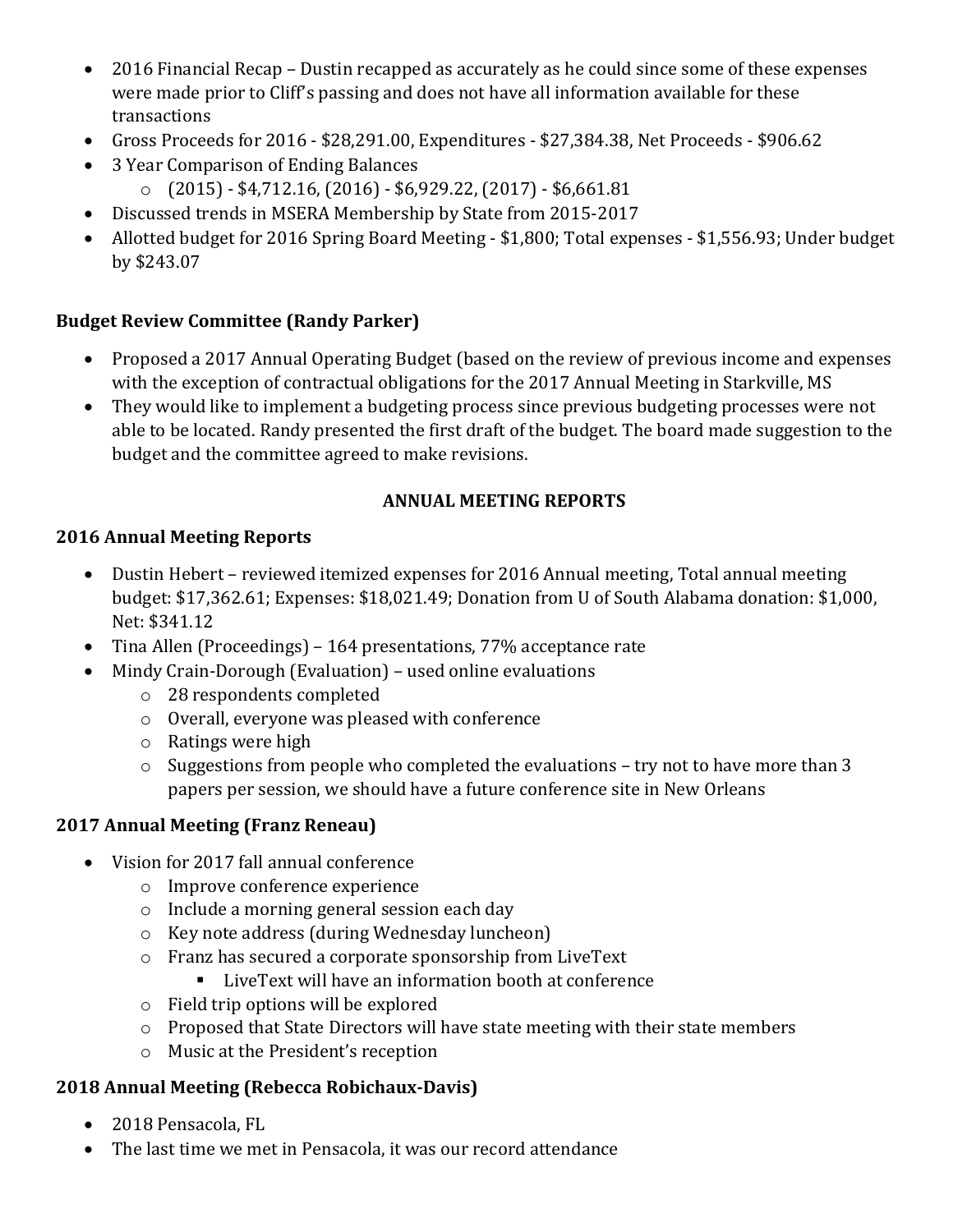- Plans to maintain corporate partnerships
- Plans to Continue general sessions
- Will Expand Fire/Beachside Chats

## **Future Site Committee (Kathy Campbell)**

- Requested bids in Nashville and Memphis
- Total of 6 bids but all were too high or not enough rooms
- Dustin will send out the bid request form so people can come up with bids for Arkansas and for 2019 and 2020 sites

# **Publication Reports (Randy Parker)**

• Waiting on direction from the executive board before putting together the current issue of *The Researcher*

### **Update: Constitution & Bylaws (Harry Bowman & Bobby Franklin)**

- Presented revisions of the Constitution and Bylaws
	- o Tried to be consistent with language throughout the Constitution and Bylaws
	- o Revisions
		- The student director can be an undergraduate or graduate student
		- Directors will serve as a one year position and could be re-elected for a second term.
		- Executive Director will be a 3-year term with appointment to one or more additional terms
		- The Executive Director will coordinate the preparation of the annual budget
		- The President shall appoint an Annual Meeting Program Committee Chair and will also serve as editor of the Proceedings of the Annual Meeting.
		- Each editor will serve a 3-year term upon appointment to a term that is alternated to avoid overlap of terms with other editors.
		- Secretary will supervise in coordination with the Executive Director the collecting, depositing, and reporting of registration and membership.
		- Executive Director will have access to all financial accounts. Cost of bond will be underwritten by the Association
		- Budget Advisory Committee will review books after Executive Director's first and second year of office
		- CPA will conduct a financial review after Executive Director's third year
		- Membership year is Jan 1-Dec 31
- Board of Directors Dinner 6:00 PM in the Vault Room
- Will reconvene at 8:30 AM on March 31.

### **2017 Spring Board Meeting on March 31, 2017 (8:30 AM-11:00 AM)**

- Franz reconvened the meeting at 8:30 AM on March 31.
- Linda Morse was in attendance, could not join us on March 30.
- Based on board 's feedback from March 30, Randy and budget committee revised the budget and presented a new 2017 proposed budget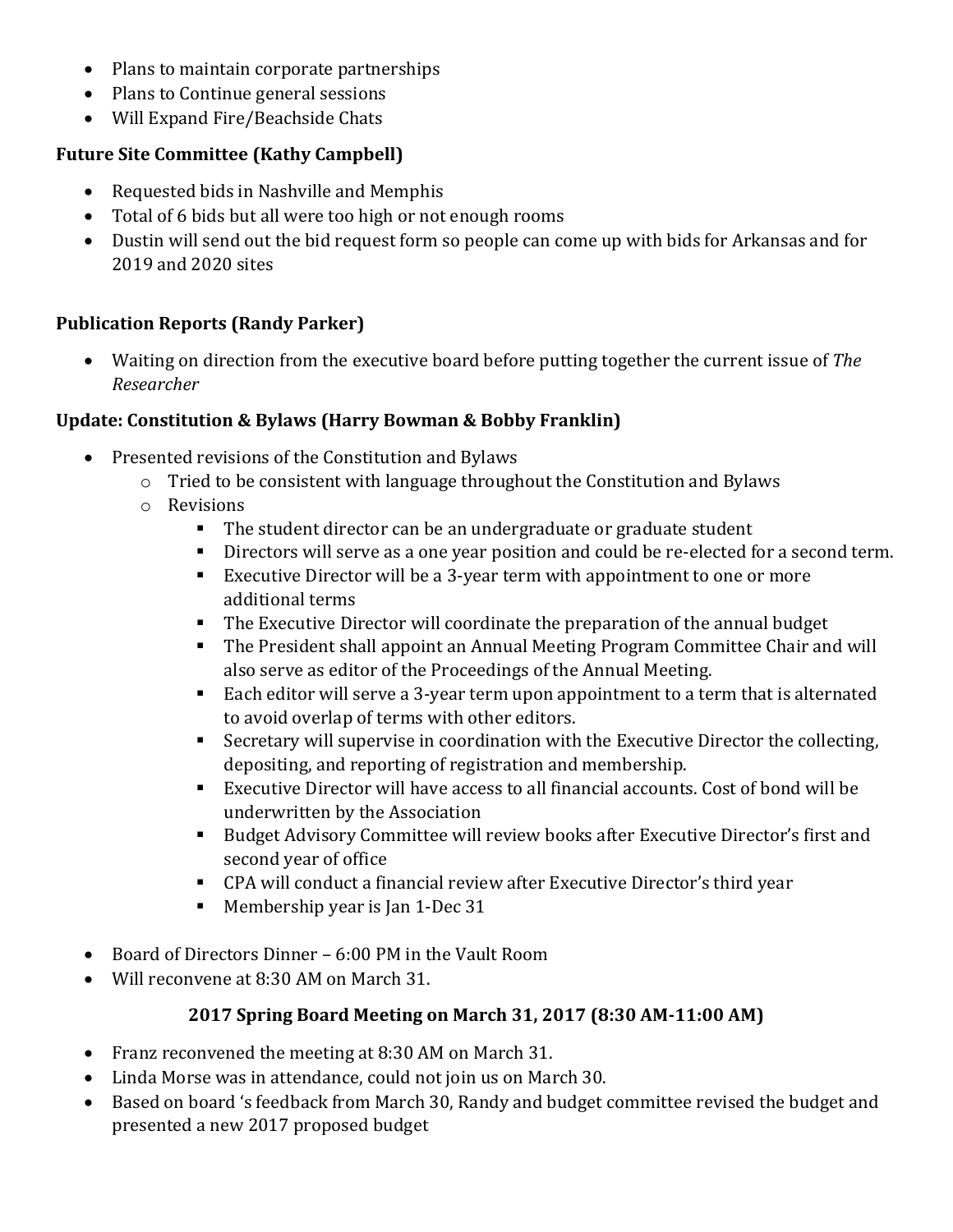o On a motion by Rebecca Robichaux-Davis and second by Kasia Gallo, the Board unanimously approved the budget. Dustin Hebert abstained from the vote.

#### **ORGANIZATIONAL ADVANCEMENT REPORTS**

### **Foundation (Ava Pugh)**

- 2 new members Rachelle Miller & Nancy Gaillard
- Foundation's status with the state of Tennessee was "inactive/dissolved" since no annual filing of forms or fees had occurred since 2006
- In order to reinstate the Foundation's status, MSERA needs to pay \$20 per year since 2007. 11 years @ \$20.00 per year = \$220.00 plus a \$70.00 filing fee, for a total of \$290.00.
- Ava requested a check from MSERA for \$290.00 and will resubmit all paperwork and the check in order to reinstate the Foundation's status. She plans to do this next week once she receives the check.
- On a motion by Nancy Gilliard and a second by Rebecca Robichaux-Davis, the board unanimously approved the association to pay \$290 to get the Foundation account active again. Dustin Hebert abstained from the vote.

#### **Development (Larry Daniel)**

- Plans to increase new memberships
- Stated that everyone needed to do a more forthright campaign to share information with deans to gather institutional memberships
- Prepared a revised letter for deans which includes an incentive for institutional membership (21 months of membership – the rest of this year and all of next year), also included the template for invoice

### **Mentors (Linda Morse)**

- Had around a dozen people attend the mentor session and had a lively discussion.
- Gave away a few door prizes
- Had a good mix of mentors
- Plan to complete a similar session for the 2017 Fall Conference

### **Membership (Lindsey Diulus)**

- Lindsey and Rachelle plan to demo customer management systems. Lindsey suggested that MSERA can effectively use the existing media
- Would like to do segmented email to send out targeted messages to different groups (e.g., graduate students, junior faculty) and will come up with a timeline for when these targeted messages should be sent out so membership can be more strategic
- Franz would like to see monthly contacts with members leading up to the annual conference

### **Alabama Director (Nancy Gaillard)**

- Plans to make more personal contacts to institution to increase membership, will focus on the ones with the financial capacity to get them more involved
- Franz requested that Dustin send the 2017 membership database

# **Arkansas Director (Amy Thompson)**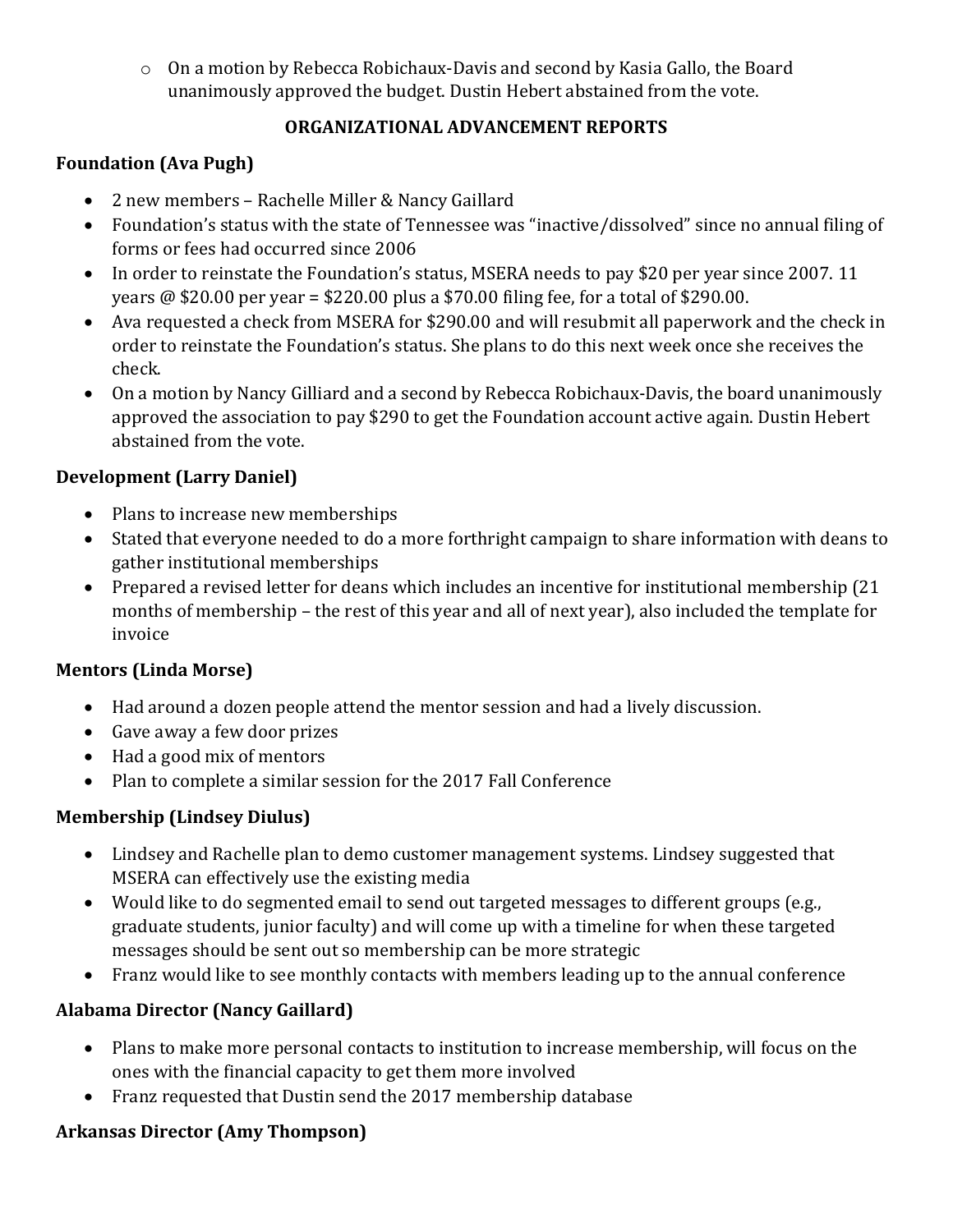• Has a database for the Arkansas deans and is currently working on a database for all faculty members

## **Kentucky Director (Natasha Gertenschlager)**

• Is currently building the dean and faculty database for her state

## **Mississippi Director (Kenny Anthony)**

- Received last year's database, currently being updated, also checking for department heads
- Plans to reach out to other Mississippi State University departments to recruit more members
- Bobby Franklin suggested that we reach out to State Department of Education to recruit members as well

### **Tennessee Director (Amy Ellerman)**

- Has contact list for faculty and deans
- Currently working on finding a Tennessee venue for the 2019 conference

# **At-Large Directors (Lindsey Diulus, Deborah McCarthy)**

- Lindsey Would like to reach out to community colleges to get them more involved
- Deborah She announced the conference at her faculty meeting. After requesting, the dean of the College of Education at SLU purchased an institutional membership that includes an individual membership for the dean (or designee). Copies of/access to all publications, and recognition at [http://msera.org/about-us-institutional-members.html,](http://msera.org/about-us-institutional-members.html) She contacted Suzanna to see if she needed help promoting the annual meeting in January. She also plans to speak to graduate students in the Educational Leadership and Technology department this fall.

### **Graduate Student Advisory Committee, Graduate Student Representative (Suzanne Franco & Kasia Gallo)**

- Kasia would like to offer poster options for submissions who are not in the top 15 award winners – This would apply to people who submitted for the Research in Progress award.
- Kathy Campbell suggested that we offer round table sessions.

### **OLD BUSINESS**

### **Review of Amendments to Constitution and Bylaws (Harry Bowman & Bobby Franklin)**

- Harry reviewed additional revisions after feedback from the board on March 30
- On a motion by Rebecca Robichaux-Davis and a second by Nancy Gaillard, the board unanimously approved to accept revisions and edits. Dustin Hebert abstained from the vote.

#### **NEW BUSINESS**

### **2017 Proposal Submission System (Dustin Hebert)**

- Will pilot a new system called OpenConf as a new proposal submission system
- Dustin demonstrated new system user friendly for program chair and for people submitting proposals
- Ended subscription of the previous submission system
- \$250 fee (base version) for new system, if everyone likes the new system we can purchase an upgraded version next year